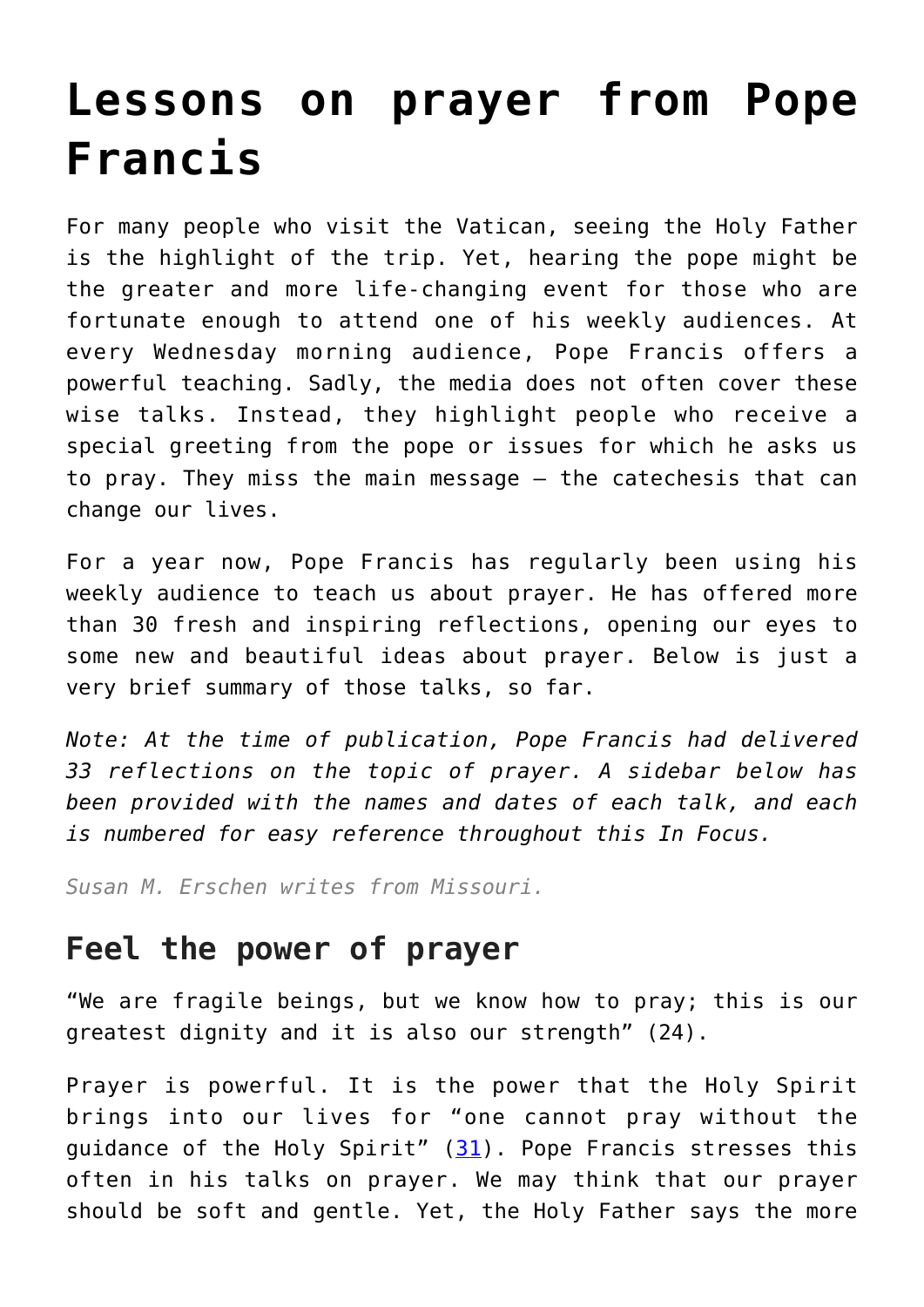life-changing prayer might often be hard and difficult. He uses the example of Jacob wrestling with the angel (cf. Gn 32:23-32). He says we all have times when we will wrestle with God. He calls these times "appointments with God in the night" ([6](https://www.vatican.va/content/francesco/en/audiences/2020/documents/papa-francesco_20200610_udienza-generale.html)). These prayers of struggle are the ones that "will change our hearts" [\(6](https://www.vatican.va/content/francesco/en/audiences/2020/documents/papa-francesco_20200610_udienza-generale.html)).

Prayer can transform us because "prayer is what opens the door to the Holy Spirit" [\(29\)](https://www.vatican.va/content/francesco/en/audiences/2021/documents/papa-francesco_20210414_udienza-generale.html). When we let the Holy Spirit into our lives, amazing things can happen. One of the many examples Pope Francis cites is how prayer has the power to dissolve personal differences. When we pray for someone with whom we disagree, we may be surprised to see how the conflict comes to an end.

We also find power in prayer because we never pray alone. "Each time we join our hands and open our hearts to God, we find ourselves in the company of anonymous saints and recognized saints who pray with us and who intercede for us as older brothers and sisters who have preceded us on this same human adventure" ([28](https://www.vatican.va/content/francesco/en/audiences/2021/documents/papa-francesco_20210407_udienza-generale.html)). This is a force we should never ignore.

**A Schedule of the Holy Father's Catechesis on Prayer**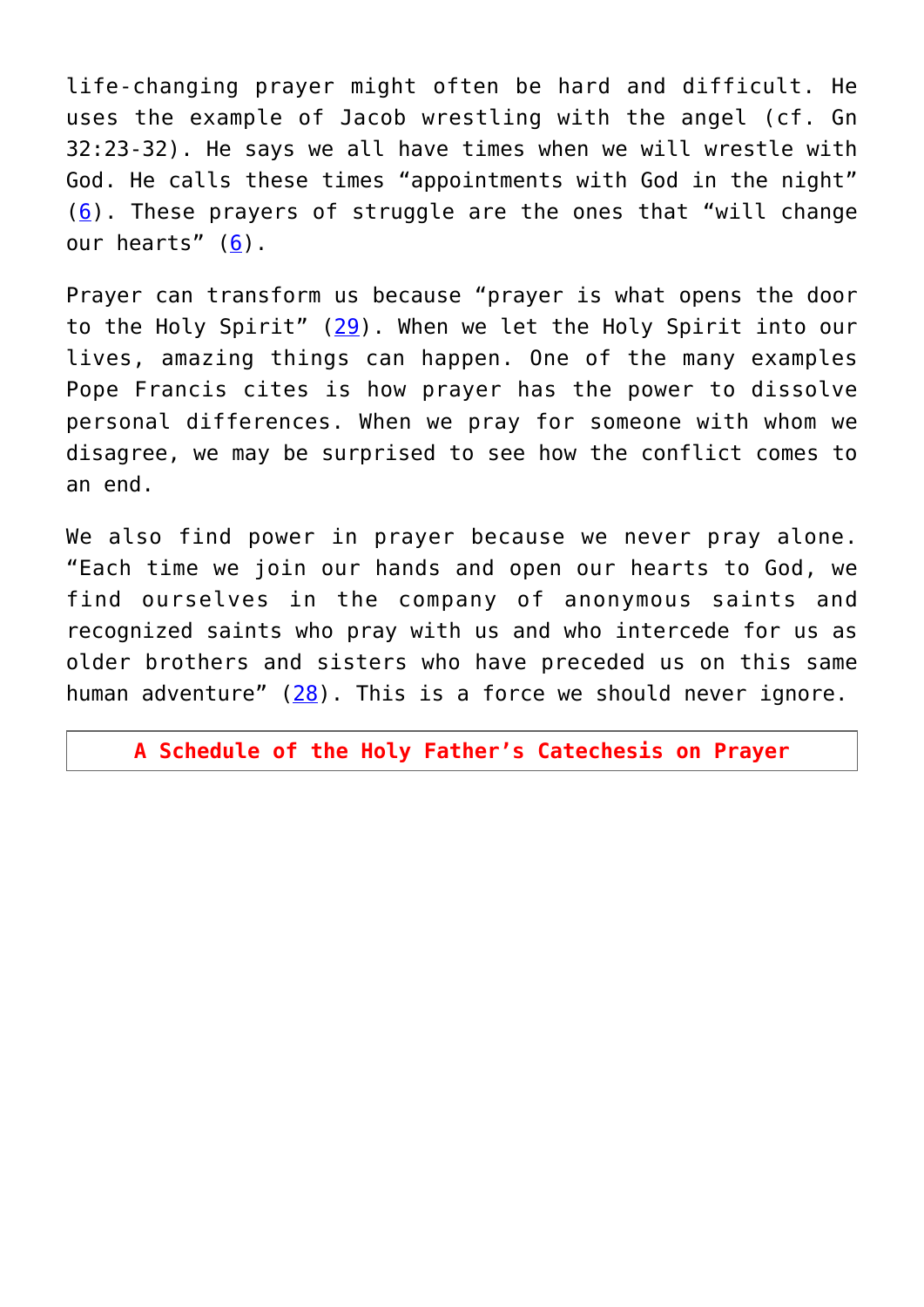1. The Mystery of Prayer - [May 6, 2020](https://www.vatican.va/content/francesco/en/audiences/2020/documents/papa-francesco_20200506_udienza-generale.html) 2. The Prayer of a Christian - [May 13, 2020](https://www.vatican.va/content/francesco/en/audiences/2020/documents/papa-francesco_20200513_udienza-generale.html) 3. The Mystery of Creation — [May 20, 2020](https://www.vatican.va/content/francesco/en/audiences/2020/documents/papa-francesco_20200520_udienza-generale.html) 4. The Prayer of the Righteous - [May 27, 2020](https://www.vatican.va/content/francesco/en/audiences/2020/documents/papa-francesco_20200527_udienza-generale.html) 5. The Prayer of Abraham - [June 3, 2020](https://www.vatican.va/content/francesco/en/audiences/2020/documents/papa-francesco_20200603_udienza-generale.html) 6. The Prayer of Jacob  $-$  [June 10, 2020](https://www.vatican.va/content/francesco/en/audiences/2020/documents/papa-francesco_20200610_udienza-generale.html) 7. The Prayer of Moses - [June 17, 2020](https://www.vatican.va/content/francesco/en/audiences/2020/documents/papa-francesco_20200617_udienza-generale.html) 8. The Prayer of David - [June 24, 2020](https://www.vatican.va/content/francesco/en/audiences/2020/documents/papa-francesco_20200624_udienza-generale.html) 9. Elijah's Prayer — [Oct. 7, 2020](https://www.vatican.va/content/francesco/en/audiences/2020/documents/papa-francesco_20201007_udienza-generale.html) 10. The Prayer of the Psalms, No.  $1 - 0ct$ . 14, 2020 11. The Prayer of the Psalms, No.  $2 - 0ct$ . 21, 2020 12. Jesus, Man of Prayer — [Oct. 28, 2020](https://www.vatican.va/content/francesco/en/audiences/2020/documents/papa-francesco_20201028_udienza-generale.html) 13. Jesus, Teacher of Prayer — [Nov. 4, 2020](https://www.vatican.va/content/francesco/en/audiences/2020/documents/papa-francesco_20201104_udienza-generale.html) 14. The Persevering Prayer - [Nov. 11, 2020](https://www.vatican.va/content/francesco/en/audiences/2020/documents/papa-francesco_20201111_udienza-generale.html) 15. The Virgin Mary, Prayerful Woman — [Nov. 18, 2020](https://www.vatican.va/content/francesco/en/audiences/2020/documents/papa-francesco_20201118_udienza-generale.html) 16. The Prayer of the Nascent Church - [Nov. 25, 2020](https://www.vatican.va/content/francesco/en/audiences/2020/documents/papa-francesco_20201125_udienza-generale.html) 17. The Blessing  $-$  [Dec. 2, 2020](https://www.vatican.va/content/francesco/en/audiences/2020/documents/papa-francesco_20201202_udienza-generale.html) 18. The Prayer of Petition - [Dec. 9, 2020](https://www.vatican.va/content/francesco/en/audiences/2020/documents/papa-francesco_20201209_udienza-generale.html) 19. The Prayer of Intercession — [Dec. 16, 2020](https://www.vatican.va/content/francesco/en/audiences/2020/documents/papa-francesco_20201216_udienza-generale.html) 20. The Prayer of Thanksgiving - [Dec. 30, 2020](https://www.vatican.va/content/francesco/en/audiences/2020/documents/papa-francesco_20201230_udienza-generale.html) 21. The Prayer of Praise - [Jan. 13, 2021](https://www.vatican.va/content/francesco/en/audiences/2021/documents/papa-francesco_20210113_udienza-generale.html) 22. The Prayer with Sacred Scripture — [Jan. 27, 2021](https://www.vatican.va/content/francesco/en/audiences/2021/documents/papa-francesco_20210127_udienza-generale.html) 23. Praying in the Liturgy - [Feb. 3, 2021](https://www.vatican.va/content/francesco/en/audiences/2021/documents/papa-francesco_20210203_udienza-generale.html) 24. Prayer in Daily Life - [Feb. 10, 2021](https://www.vatican.va/content/francesco/en/audiences/2021/documents/papa-francesco_20210210_udienza-generale.html) 25. Prayer and the Trinity, No.  $1 - \frac{March}{3}$ , 2021 26. Prayer and the Trinity, No.  $2 - \frac{March}{17}$ , 2021 27. Praying in Communion with Mary - [March 24, 2021](https://www.vatican.va/content/francesco/en/audiences/2021/documents/papa-francesco_20210324_udienza-generale.html) 28. Praying in Communion with the Saints - [April 7, 2021](https://www.vatican.va/content/francesco/en/audiences/2021/documents/papa-francesco_20210407_udienza-generale.html) 29. The Church, Teacher of Prayer - [April 14, 2021](https://www.vatican.va/content/francesco/en/audiences/2021/documents/papa-francesco_20210414_udienza-generale.html) 30. The Vocal Prayer — [April 21, 2021](https://www.vatican.va/content/francesco/en/audiences/2021/documents/papa-francesco_20210421_udienza-generale.html) 31. The Meditation - [April 28, 2021](https://www.vatican.va/content/francesco/en/audiences/2021/documents/papa-francesco_20210428_udienza-generale.html) 32. Contemplative Prayer - [May 5, 2021](https://www.vatican.va/content/francesco/en/audiences/2021/documents/papa-francesco_20210505_udienza-generale.html) 33. The Struggle of Prayer - [May 12, 2021](https://www.vatican.va/content/francesco/en/audiences/2021/documents/papa-francesco_20210512_udienza-generale.html) You can read transcripts of these papal audience teachings at [www.vatican.va](http://www.vatican.va) and watch videos of the pope's most recent audience talks at [www.vaticannews.va.](http://www.vaticannews.va)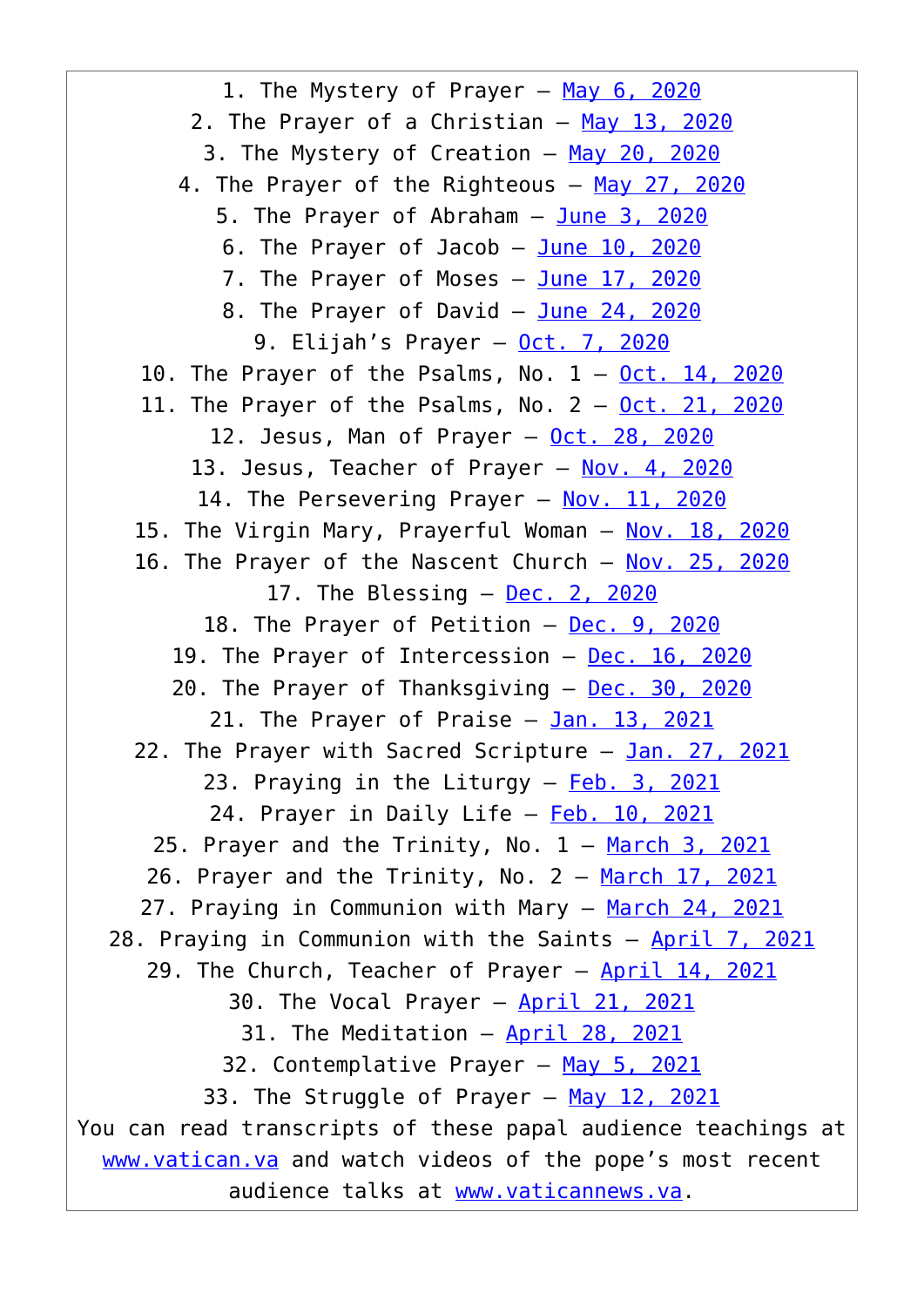# **Begin each day with prayer**

"A day lived without prayer risks being transformed into a bothersome or tedious experience"  $(11)$  $(11)$  $(11)$ .



Pope Francis blesses a child as he greets people with disabilities during a visit to the Church of the Immaculate Conception in Qaraqosh, Iraq, on March 7. CNS photo/Vatican Media via Reuters

Pope Francis tells us to make prayer a daily habit. He says, "Every day God passes and sows a seed in the soil of our lives" [\(22\)](https://www.vatican.va/content/francesco/en/audiences/2021/documents/papa-francesco_20210127_udienza-generale.html). If we are not in the habit of regular prayer, we will miss that seed.

The best way to maintain any habit is to do it at the same time each day. The Holy Father recommends we pray at the beginning of the day, since when we pray at dawn, we are inviting God to be with us every step of that day. Pope Francis says: "It is prayer that transforms this day into grace, or better, that transforms us: it quells anger, sustains love, multiplies joy, instills the strength to forgive"  $(24)$  $(24)$ . How could we not want to start each day with all this grace in our hearts? Even the problems we face do not seem to be as large when we pray. They do not take away our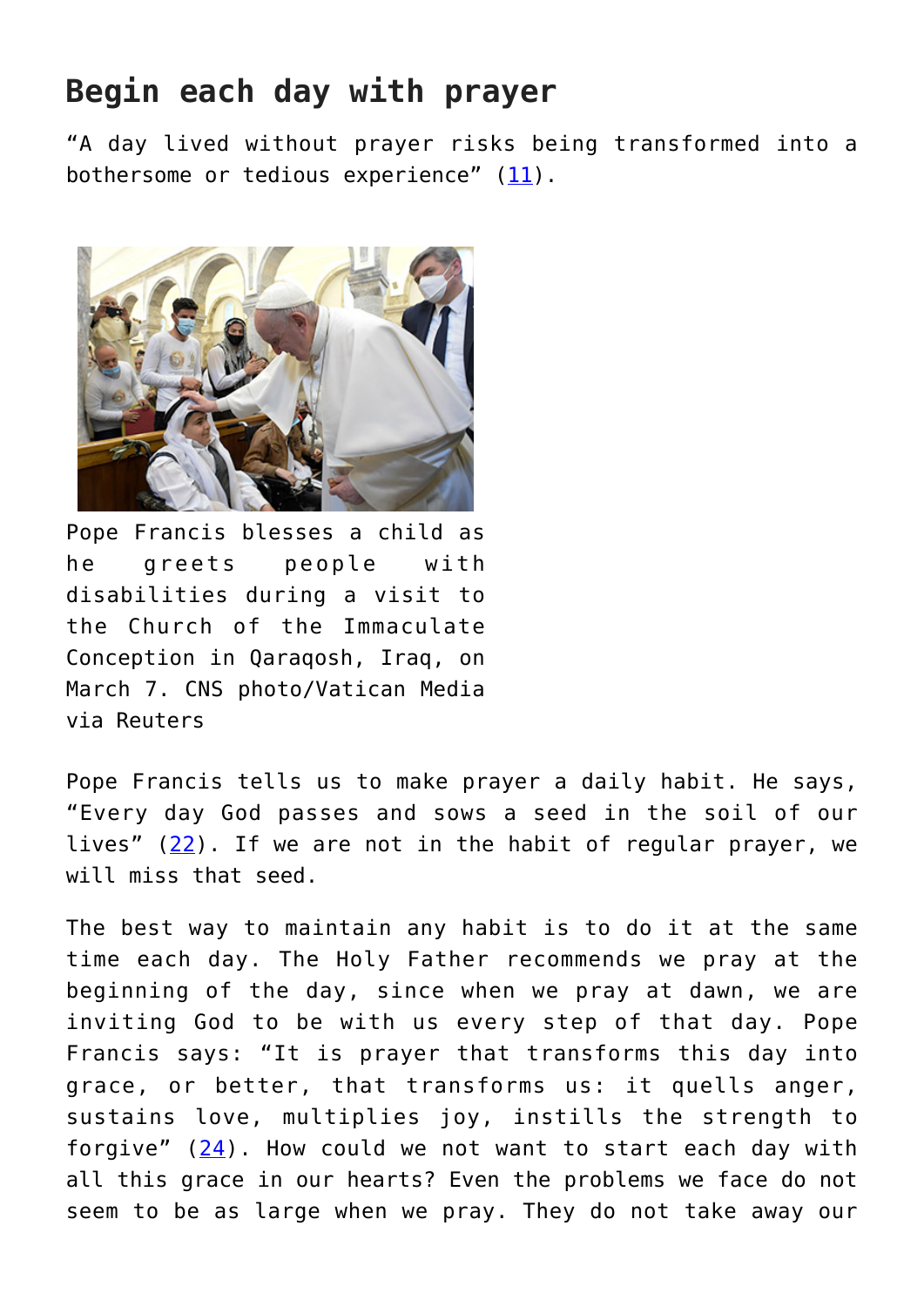joy, because we are strengthened by prayer. If we can get in the habit of starting each day with prayer, Pope Francis promises we will be "more courageous, freer and even happier"  $(24)$  $(24)$ .

*"Each time we join our hands and open our hearts to God, we find ourselves in the company of anonymous saints and recognized saints who pray with us and who intercede for us as older brothers and sisters who have preceded us on this same human adventure."*

*— Pope Francis, April 7, 2021*

### **Pray for all people**

"To pray for others is the first way to love them"  $(28)$  $(28)$ .



Pope Francis prays the Rosary in St. Peter's Basilica at the Vatican on May 1. The pope began a monthlong Rosary marathon praying for an end to the COVID-19 pandemic. CNS photo/Paul Haring

Our prayer for others is what Pope Francis calls a true prayer, a prayer of love and mercy. God smiles down upon the prayers we say for those who are suffering because our God is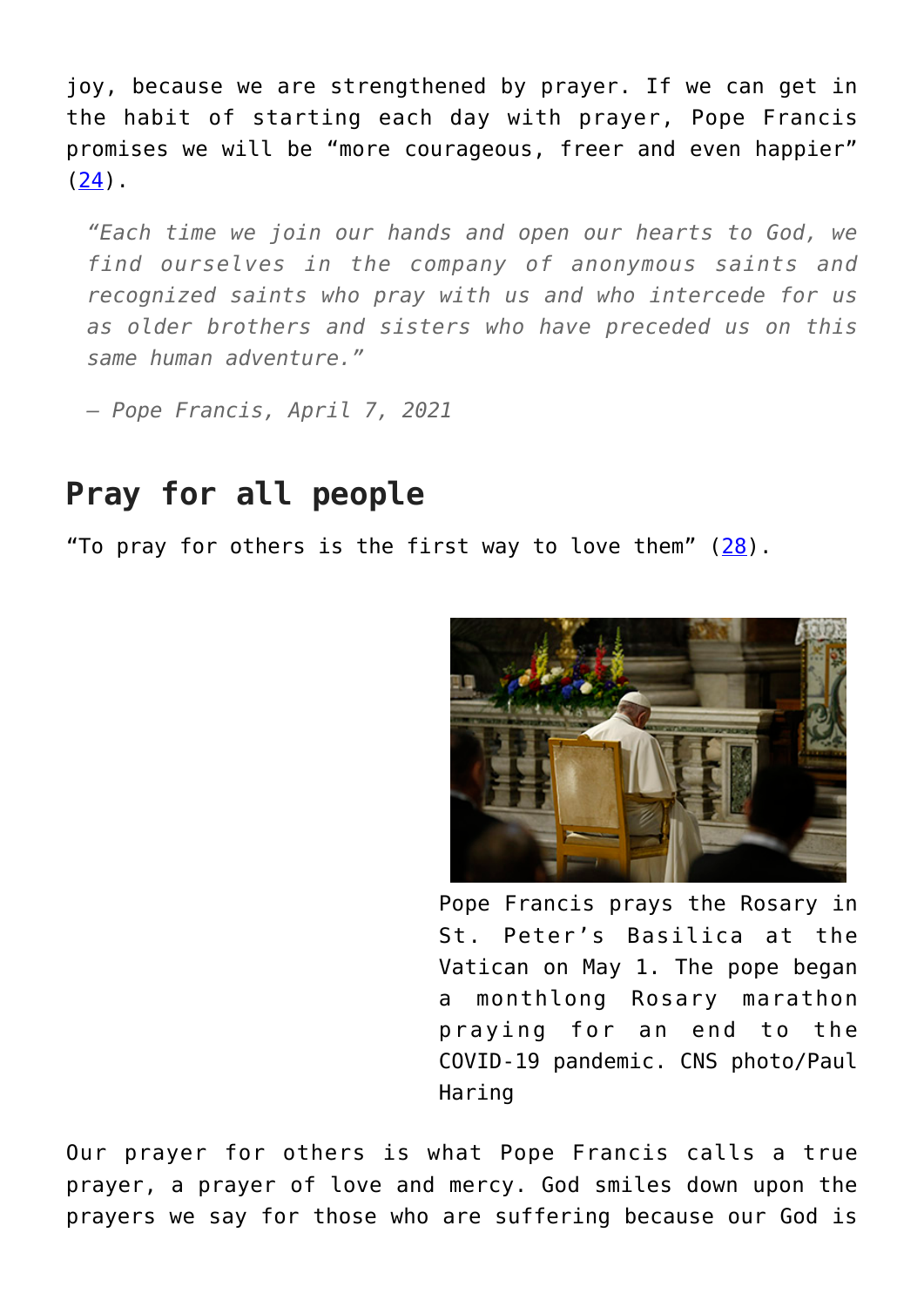"the Lord of compassion, of nearness and of tenderness" ([24](https://www.vatican.va/content/francesco/en/audiences/2021/documents/papa-francesco_20210210_udienza-generale.html)).

However, we must not pick and choose for whom we pray. The Holy Father says: "When believers, moved by the Holy Spirit, pray for sinners, no selection is made, no judgement or condemnation is uttered. They pray for everyone"  $(19)$  $(19)$  $(19)$ . The love of God demands that we pray for all the world. Pope Francis warns that even if we pray many Rosaries every day, our prayer is false if we hate others, gossip against them and hold grudges. Instead, he encourages us to remember that "everyone belongs to God. The worst sinner, the most wicked people, the most corrupt leaders, are children of God" ([7](https://www.vatican.va/content/francesco/en/audiences/2020/documents/papa-francesco_20200617_udienza-generale.html)). The Holy Father tells us that rather than condemning anyone, we should pray for all those who seem to be far from God.

The pope also asks us to pray in a special way for unhappy people, for those who weep alone, for those who have lost hope, for those who are lonely, for the poor and for our enemies. He urges us to develop in our prayer "a compassionate heart which does not exclude anyone" ([19](https://www.vatican.va/content/francesco/en/audiences/2020/documents/papa-francesco_20201216_udienza-generale.html)). Pope Francis calls those who pray for others "the great intercessors. … They are the oaks that from year to year spread their branches to offer shade to the greatest number of people" ([30](https://www.vatican.va/content/francesco/en/audiences/2021/documents/papa-francesco_20210421_udienza-generale.html)). Let us strive to offer that kind of shade with our prayer.

#### **Seek solitude**

"If your ears are filled with other noise, you will not hear the call of the Lord" [\(31\)](https://www.vatican.va/content/francesco/en/audiences/2021/documents/papa-francesco_20210428_udienza-generale.html).

Pope Francis warns us, "We are not made to run all the time, we have an inner life that cannot always be neglected"  $(31)$  $(31)$ . The Holy Father is worried that our busy, noisy lives may prevent us from hearing God when he knocks on our door. We may let the Holy One walk by.

the pope suggests we find our own special space where we can be alone and wait for God. He asks us to consider the story of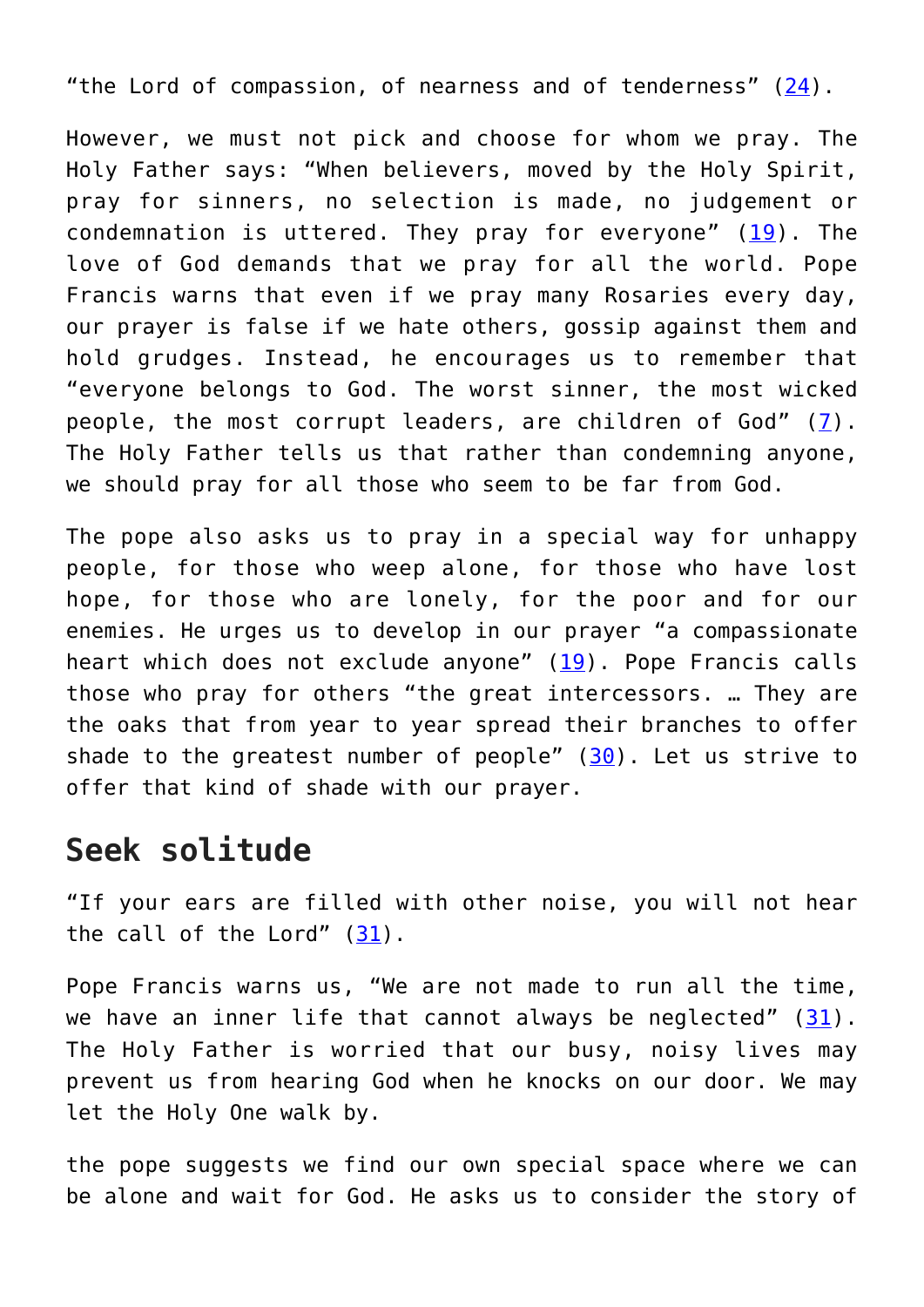Elijah, who went to find God on the mountaintop (cf. 1 Kgs 19:9-13). We are told that God was not in the storm, the earthquake or the fire. God was, and always is, in the still small voice that we often miss if we are not quiet. With just a gentle breeze, God brought peace and calm into Elijah's heart. God will do the same for us when we seek him in silence.

One of the best places to be still with God is in nature. Nature is a special place of prayer for us because this is where God first walked with man. As Pope Francis reminds us, "The beauty and the mystery of Creation create in the human heart the first impulse that evokes prayer" ([3\)](https://www.vatican.va/content/francesco/en/audiences/2020/documents/papa-francesco_20200520_udienza-generale.html). He asks us to remember that as a young shepherd, King David was often alone in the hills, surrounded only by the stars in the quiet night sky. It was there that the future king learned to talk with God. It was that time alone with God that prepared him to be a great king. And it was there that David learned to pray in a way that led to some of the most beautiful Psalms we have today. Pope Francis calls those Psalms of David the greatest prayers of all time. We should take time to learn them.

# **Don't be afraid to ask**

"God always responds. Always"  $(14)$ .

We may feel that there is no reason for us to tell God what we want or need because God already knows all things. However, Pope Francis says coming to God with our pleas helps to build trust and hope in our hearts. When the Apostles asked Jesus how to pray, he taught them to ask for what they needed. The Our Father includes four petitions for our own personal needs: give us our daily bread; forgive us our trespasses; lead us not into temptation; and deliver us from evil. Pope Francis promises, "Everything is there, in that prayer" (30). It is a prayer we should say often.

Our Pope tells us: "One should not be ashamed to pray and to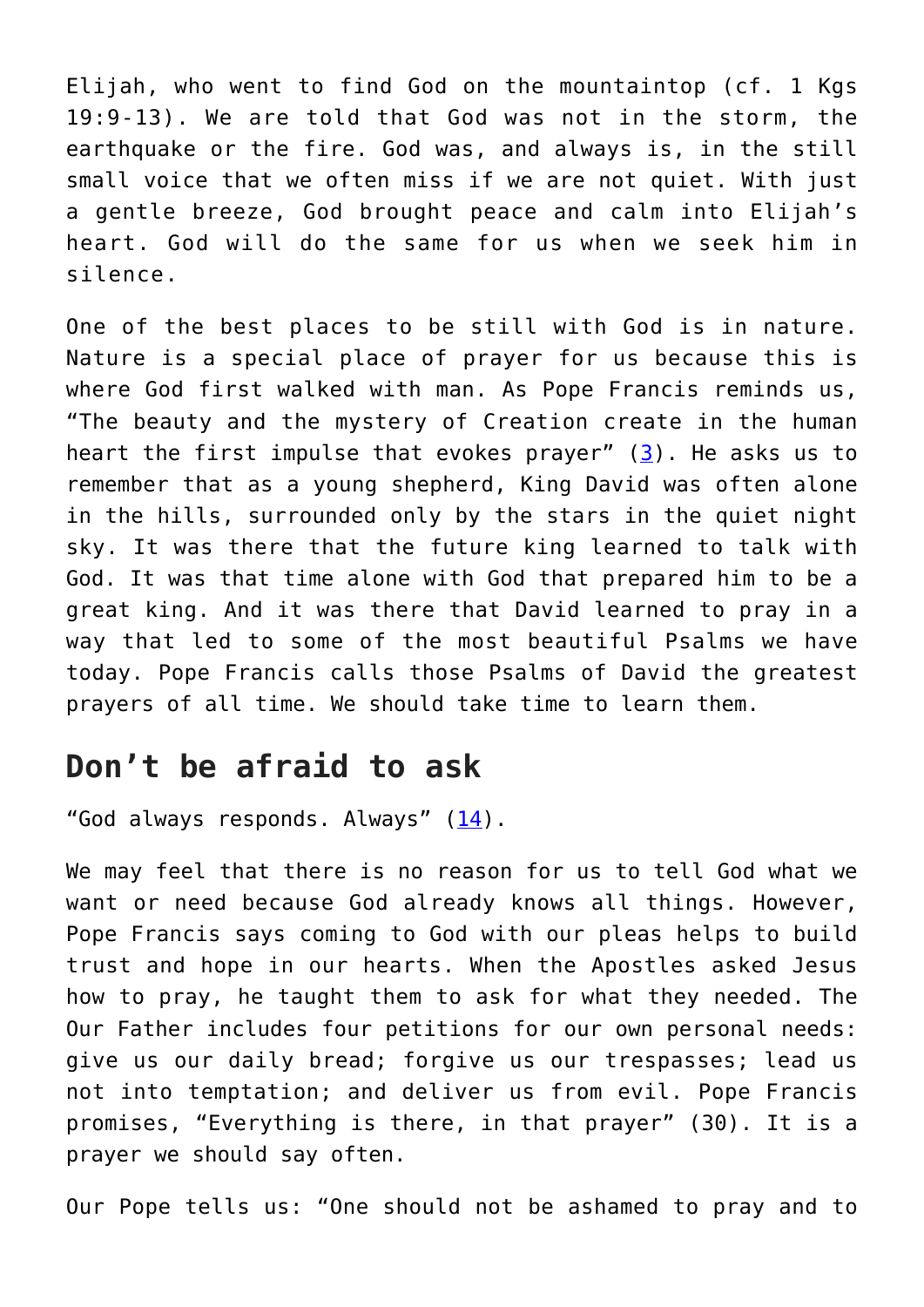say: 'Lord, I need this. Lord, I am in difficulty. Help me!'" ([18](https://www.vatican.va/content/francesco/en/audiences/2020/documents/papa-francesco_20201209_udienza-generale.html)). When we ask God to help us, we admit our limitations. This is a humbling but healing thing. We should never be too proud or embarrassed to ask God for what we need. "He always answers. God listens to the cry of those who invoke him" ([18](https://www.vatican.va/content/francesco/en/audiences/2020/documents/papa-francesco_20201209_udienza-generale.html)). Pope Francis says it is especially healing for us to cry out to God in our pain and suffering. He warns: "Pain is dangerous if it stays hidden, closed within us. Pain that is closed within us . can poison the soul"  $(30)$  $(30)$ . Prayer releases this pain. No matter what time of day or night, God is always there for us when we cry out.

**Short Prayers Suggested by Pope Francis**

One way to make prayer a constant part of our day is to call out to God with quick little prayers. Here are a few that Pope Francis suggests. • "Where are you, Lord?" (24). • "Lord, I am in difficulty. Help me!" (18). • "Lord, what you want, when you want, how you want"(15). • "God, please save me from myself, from my ambitions, from my passions" (4). • "Jesus have mercy on me. Jesus, have mercy on me" (1). • "Blessed are you, O Lord" (21).

# **Gather together in prayer**

"A Christianity without a liturgy, I dare say, is perhaps a Christianity without Christ" [\(23\)](https://www.vatican.va/content/francesco/en/audiences/2021/documents/papa-francesco_20210203_udienza-generale.html).

Pope Francis has great concern over the modern temptation to think that praying alone is all we need to do. He wants us to "recognize the spiritual importance of public liturgical rites" [\(23](https://www.vatican.va/content/francesco/en/audiences/2021/documents/papa-francesco_20210203_udienza-generale.html)). He insists that participation in the sacramental life of the Church is vital to our prayer and faith life. He goes so far as to tell us: "Every time we celebrate a baptism, or consecrate the bread and wine in the Eucharist, or anoint the body of a sick person with holy oil, Christ is here! It is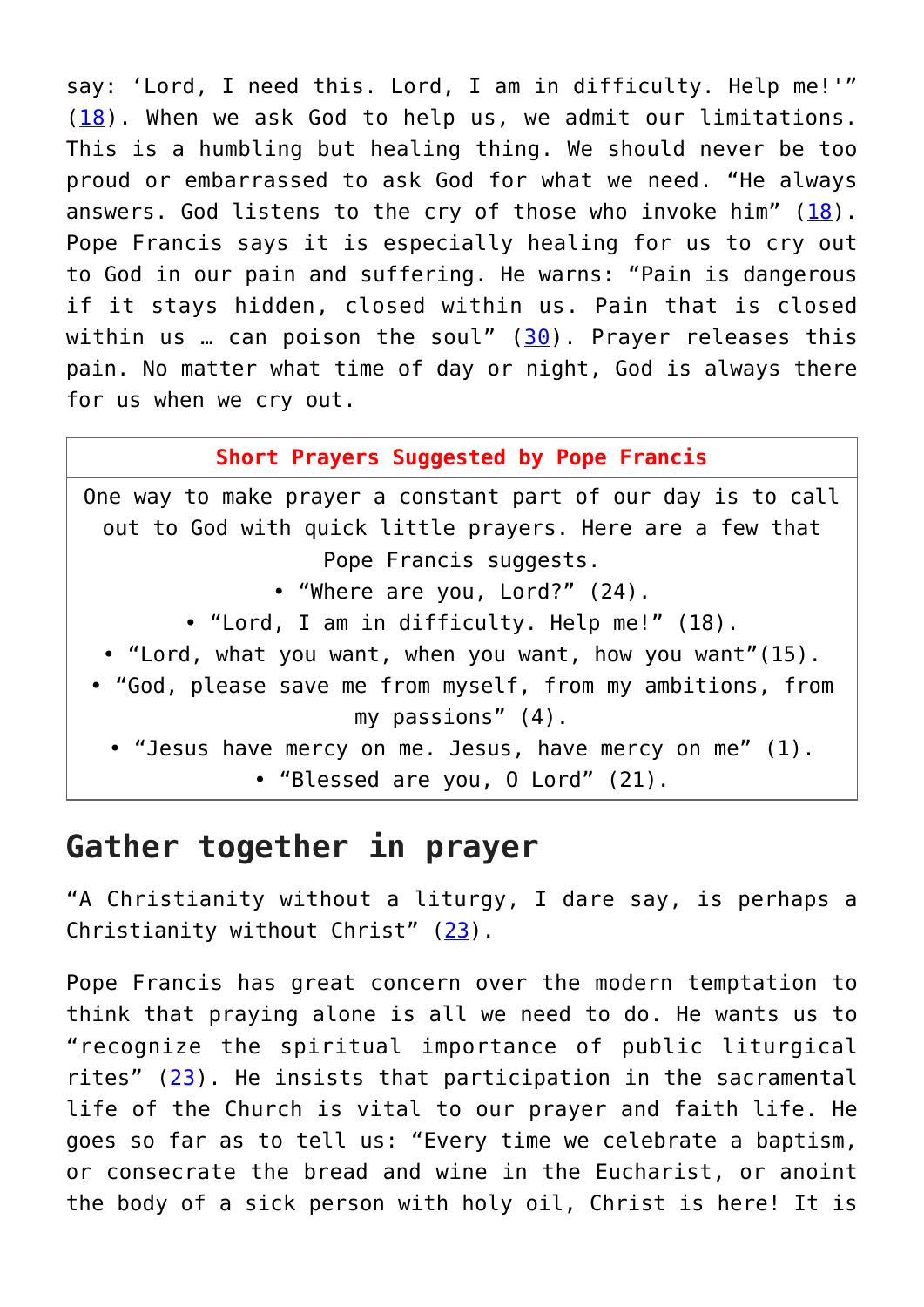he who acts and is present just as he was when he healed the weak limbs of a sick person, or when he delivered his testament for the salvation of the world at the Last Supper"  $(23)$  $(23)$ .

The Holy Father says Mass is not just something to watch. It must be celebrated by us as well as by the priest. We must participate with full and prayerful hearts. We don't just go to listen when we are at Mass. We go to pray with Christ and with a community. This is also true when we celebrate any of the other sacraments of the Church. All sacraments are beautiful forms of prayer and we are called to pray them with others, not to watch them like we would a movie.

# **Hear God's voice in Scripture**

"The Holy Scriptures are an inexhaustible treasure. May the Lord grant us all to draw ever more from them, through prayer" ([22\)](https://www.vatican.va/content/francesco/en/audiences/2021/documents/papa-francesco_20210127_udienza-generale.html).

It is no surprise that our Holy Father sees Scripture as a critical part of any prayer life. If we think of prayer as communicating with God, then we must realize all good communication goes two ways. One talks and another listens. Then the other talks and the first listens. God talks to us through Scripture and we must listen. We cannot read the Bible like we would a novel. It must be read as prayer. It opens the door for a conversation with God. Pope Francis says, "The words of Sacred Scripture were not written to remain imprisoned on papyrus, parchment or paper, but to be received by a person who prays, making them blossom in his or her heart"  $(22)$  $(22)$ .

Those who read the Bible daily as prayer will often find, as Pope Francis does, that "a passage from Scripture, heard many times already, unexpectedly speaks to me one day and enlightens a situation that I am living. But it is necessary that I be present on that day for that appointment with the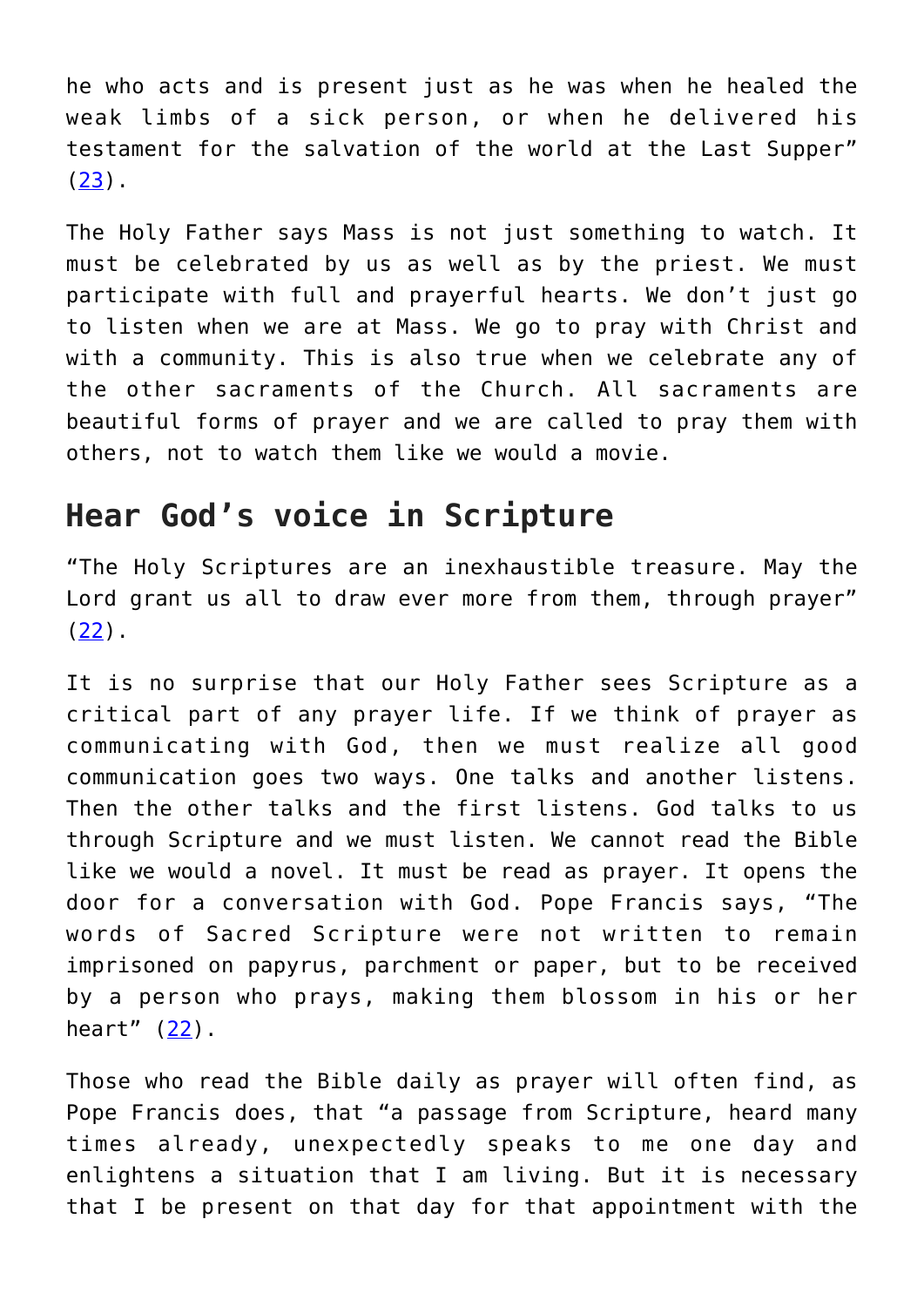Word" (22). The Holy Father strongly recommends that we embrace Scripture meditation, such as *lectio divina* ("divine reading"), as a good and inspirational way to pray. He says: "Through prayer, the Word of God comes to abide in us and we abide in it. … (It) gives us strength and serenity and even when it challenges us, it gives us peace"  $(22)$  $(22)$  $(22)$ .

*"The words of Sacred Scripture were not written to remain imprisoned on papyrus, parchment or paper, but to be received by a person who prays, making them blossom in his or her heart."*

*— Pope Francis, Jan. 27, 2021*

### **Never stop praising and adoring God**

"We must recapture this sense of adoration. … The prayer of adoration is the prayer that makes us recognize God as the beginning and the end of all of history"  $(16)$  $(16)$  $(16)$ .

It is easy to offer God a prayer of praise or adoration when our lives are good and our hearts are full of joy. However, Pope Francis tells us we must praise God "in difficult moments, in moments of darkness when the path becomes an uphill climb"  $(21)$  $(21)$ . He says: "Giving praise is like breathing pure oxygen; it purifies the soul, it makes you look far ahead, it does not leave you imprisoned in the difficult and the dark moment of hardship" [\(21\)](https://www.vatican.va/content/francesco/en/audiences/2021/documents/papa-francesco_20210113_udienza-generale.html).

The Holy Father says one of the most beautiful prayers of praise is "The Canticle of the Sun" written by St. Francis of Assisi. The pope recommends that we regularly pray this most famous prayer of praise. St. Francis did not write this canticle in the glory of his life. He wrote it at a time of great pain, when he was almost blind and close to death. This timeless prayer shows us that no matter what we are facing in life, we will find peace and joy in praising God for all the good he has given to us. Pope Francis assures us: "Praising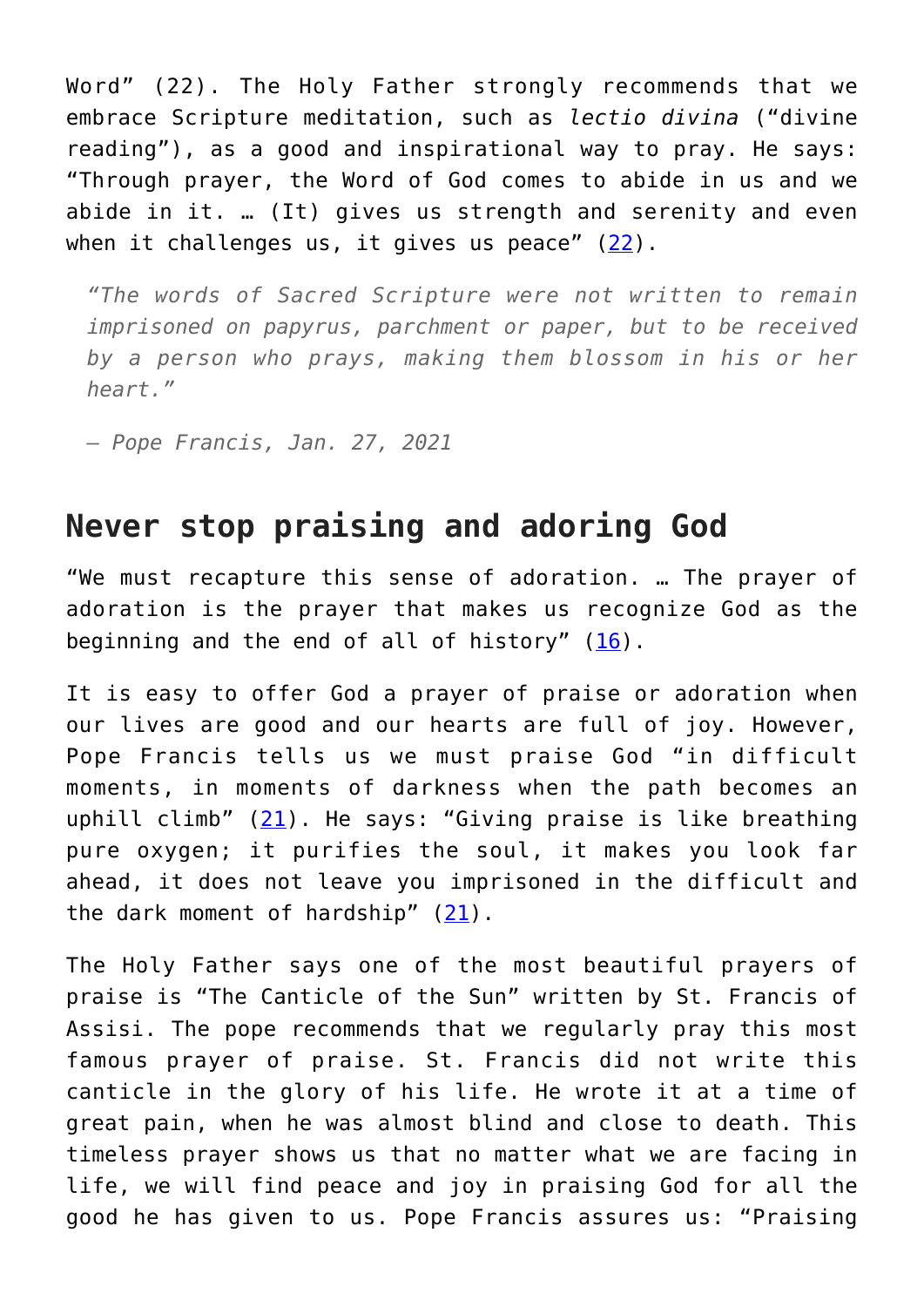God in difficult moments (can) open us to the gates of a great road toward the Lord. … Praise always purifies. … In difficult and dark moments, let us have the courage to say, 'Blessed are you, O Lord.' … This will do us much good" [\(21](https://www.vatican.va/content/francesco/en/audiences/2021/documents/papa-francesco_20210113_udienza-generale.html)).

# **Say 'thank you'**

"The path to happiness is the one that St. Paul described at the end of one of his letters: 'Pray constantly, give thanks in all circumstances'" ([20\)](https://www.vatican.va/content/francesco/en/audiences/2020/documents/papa-francesco_20201230_udienza-generale.html).

Saying "thank you" to God must be part of our daily prayer. Pope Francis stresses this by reminding us of the great disappointment Jesus felt in the Gospel story of the 10 lepers (cf. Lk 17:11-19). Ten were cleansed, but only one came back to thank Our Lord. Sadly, the story of the lepers shows how our world is divided between, "those who do not give thanks and those who do; those who take everything as if it is owed to them, and those who welcome everything as a gift, as grace"  $(20)$  $(20)$ .

Our task is to make sure we are one of those who sees everything as a gift. Thanksgiving is so essential to our faith that it is the name given to our most important prayer, the Eucharist. The Greek word "Eucharist" means "thanksgiving." Pope Francis tells us we must see that our lives are a total gift from God. From the moment of birth, we are incurring an endless series of debts to God. Thus, "Thank You," must be a prayer always on our lips.

The great thing about gratitude is that it instills hope in our hearts. When we remember the good our God has done for us, we are encouraged to hope that more good will come our way. The Holy Father says: "Above all, let us not forget to thank: if we are bearers of gratitude, the world itself will become better, even if only a little bit, but it is enough to transmit a bit of hope. The world needs hope. And with gratitude, with this attitude of thanksgiving, we transmit a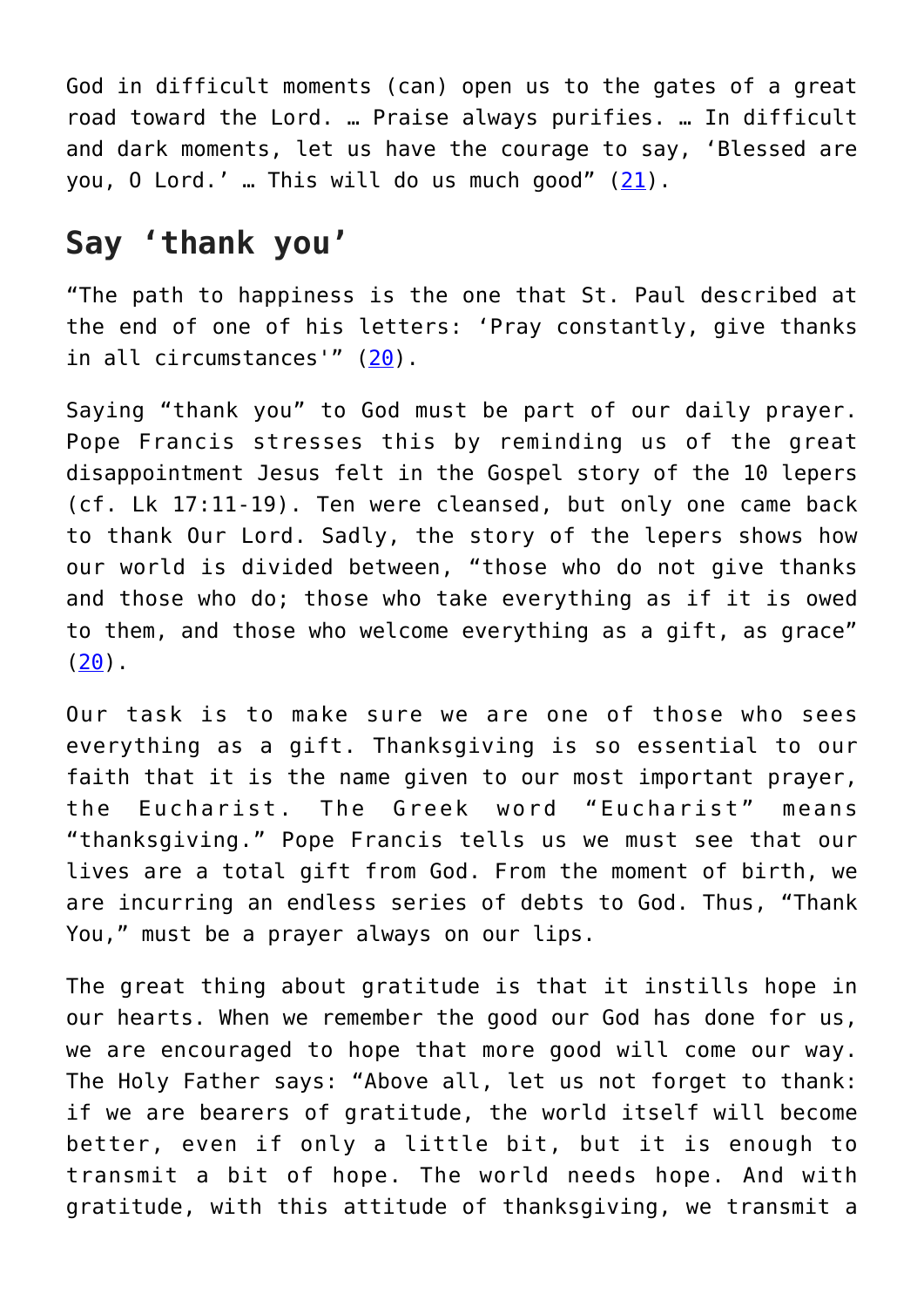#### bit of hope"  $(20)$ .

*We are not made to run all the time, we have an inner life that cannot always be neglected."*

*— Pope Francis, April 28, 2021*

#### **Be the light of prayer**

"The lamp of faith will always be lit on earth as long as there is the oil of prayer"  $(29)$  $(29)$ .



Pope Francis prays in front of the "Miraculous Crucifix" from the Church of St. Marcellus in Rome during a prayer service in an empty St. Peter's Square at the Vatican on March 27, 2020. CNS photo/Vatican Media

Pope Francis compares prayer to the oil that is used in lamps. He tells us: "This is the Church's essential task: to pray and to teach how to pray. To transmit the lamp of faith and the oil of prayer from generation to generation" ([29](https://www.vatican.va/content/francesco/en/audiences/2021/documents/papa-francesco_20210414_udienza-generale.html)). This is the great work that is done in monasteries and convents around the world. But it also must be done in our own homes. Pope Francis warns that without prayer all the work of the Church would collapse. Prayer is what lights the way for us to show the